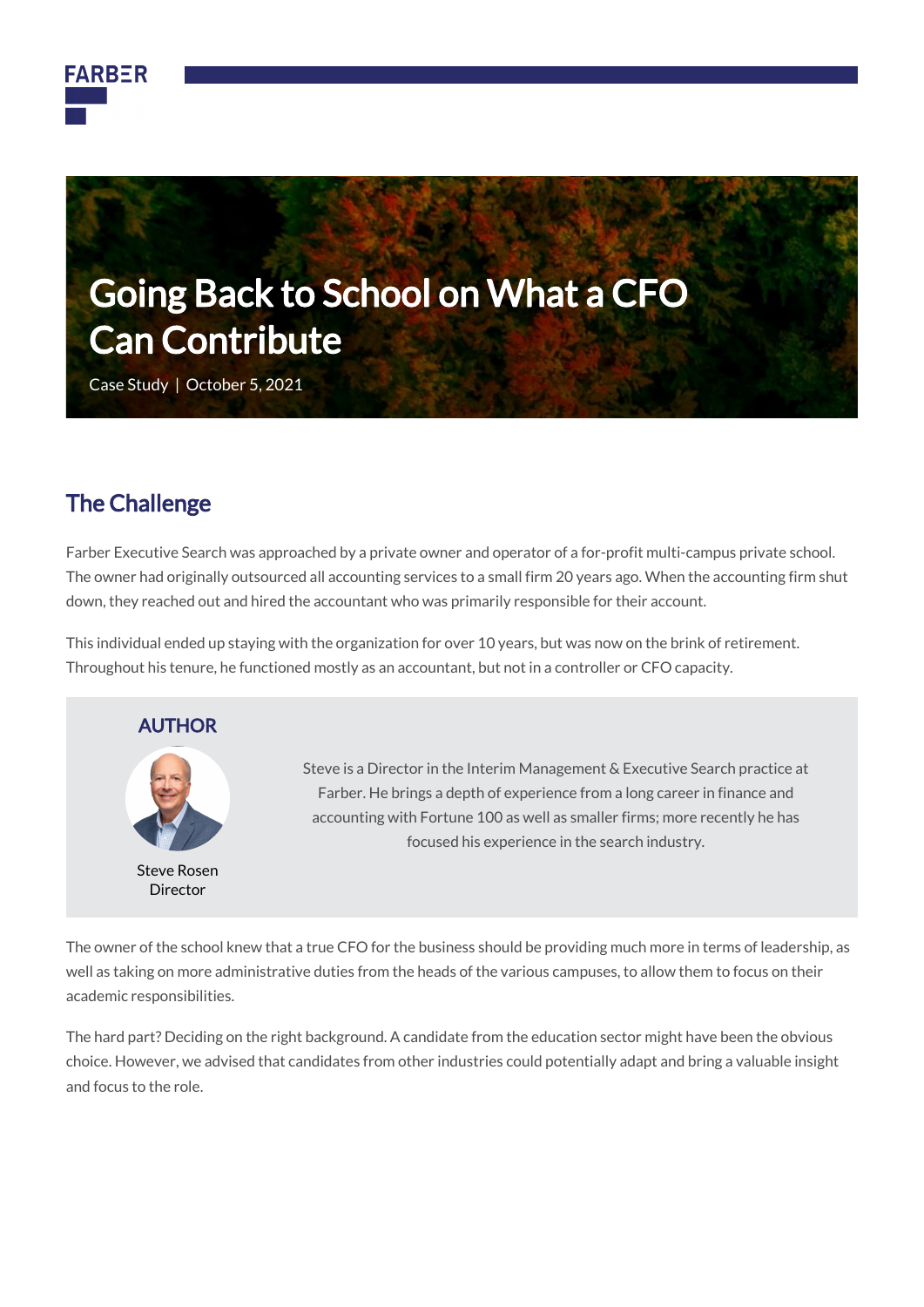

# The Solution

We presented the client with data on the various skill levels and experience we could expect, at varying levels of compensation. We agreed on a rate approximately 25% higher than the current incumbent, given the desire for stronger leadership and recognition that the market has moved higher while the incumbent had little salary change for many years.

As mentioned, the client was presented with a shortlist of four candidates. Some had directly relevant experience in the education sector; some had broader non-profit experience; and others were from the corporate world—knowing they might be able to bring fresh ideas, perspectives, and strategies to the table.

## The Outcome

After meeting all four, the client selected the corporate candidate, who also had mostly overseas experience. Perhaps not the obvious choice, but it came down to culture fit and philosophy, and most importantly, customer service attitude.

The successful candidate had an immediate and significant impact, as he has organized and taken on communications with the parents on billing that used to be handled by the head of school. He has quickly developed a plan to improve process, operations, and reporting within the finance function. He is also developing a broader roadmap for improvement across the organization; that one will be executed at a more measured pace, given the need for change management with his colleagues.

## Recommended for you:

The CFO is one of the most influential executives after the CEO, and perhaps one of the most visible—does your organization have the right person or a succession plan in place? [Find out.](https://farbergroup.com/articles/cfo-succession-is-your-business-ready/)

## Our Contributors

[Steve Rosen](https://farbergroup.com/team/steve-rosen/) is a Director in the Interim Management & Executive Search practice at Farber. He brings a depth of experience from a long career in finance and accounting with Fortune 100 as well as smaller firms; more recently he has focused his experience in the search industry. Steve can be reached at [srosen@farbergroup.com](mailto:srosen@farbergroup.com) or at [437.317.6055](tel:437.317.6055)

[Charlene Bergman](https://farbergroup.com/team/charlene-bergman/) is the Managing Director & Partner of the Interim Management & Executive Search practice at Farber. Her expertise lies in building long-term relationships by supporting clients to meet their corporate and strategic business goals and candidates by impacting their careers and realizing their aspirations. Charlene can be reached at